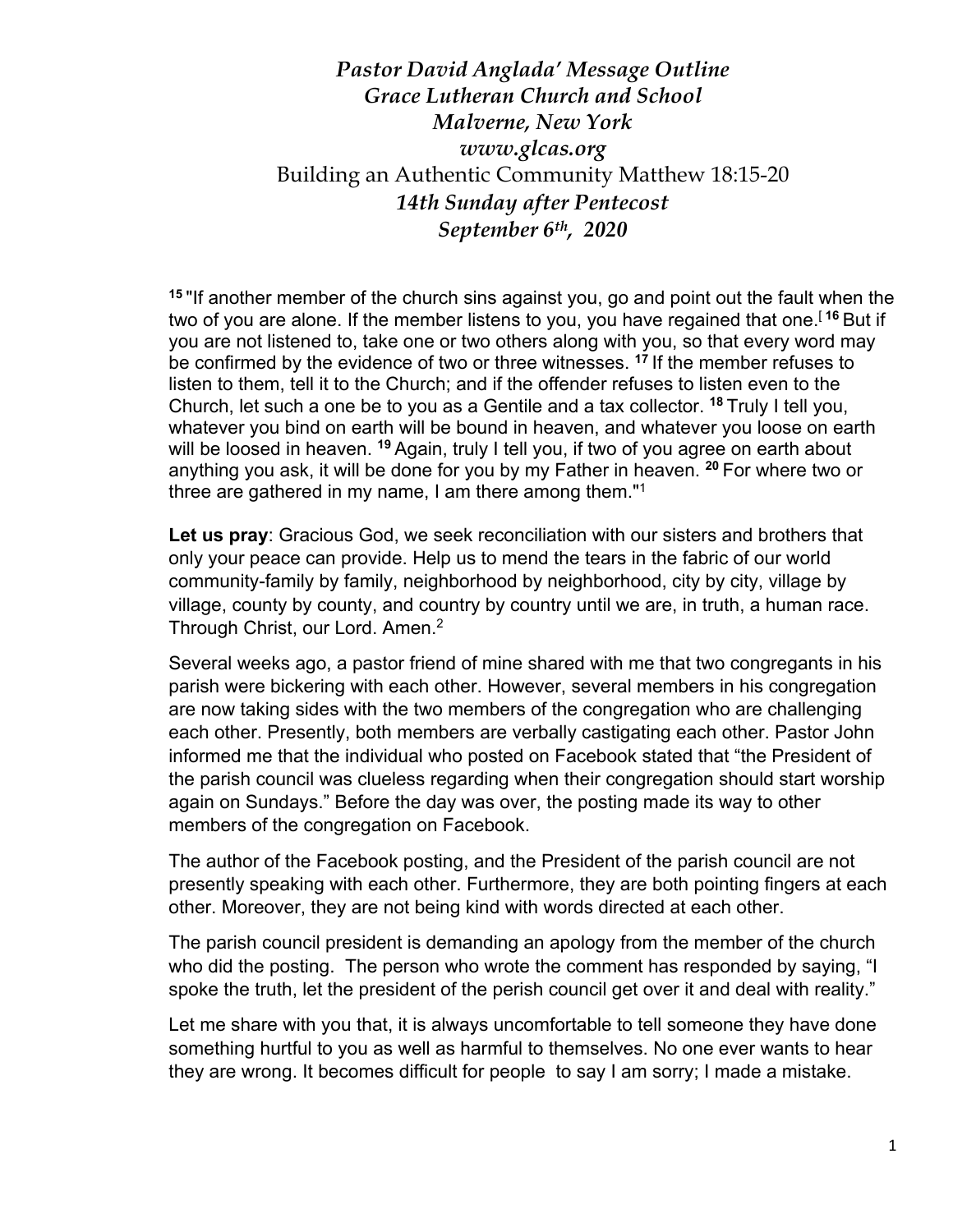This situation is hurting the congregation at large, they have divided themselves into opposing groups. They have forgotten the hymn: "One Bread, One Body." We sing this hymn, but we truly forgot the meaning of the words that we are the body of Christ Jesus.

My good friends let me share with you that the indispensable Church of Christ is not perfect; it is challenging to be an authentic community of Christ. It is so difficult to build an authentic Christian community. Christ church is a living system; it is a living organism; the Church is a gift of God to us. However, the Church is composed of human beings that are not perfect. We will all make mistakes, and at times falter. Yes, there will be conflict in the Christian Church!

## **Thanks Be to God that we are immune to tension here at Grace Lutheran Church and School.**

Well, not so, fast pastor David someone is saying to themselves we have also had our moments of conflict in the past.

Dear saints of God conflict are not new. It is not unique to the world at large, and it is not new to the Christian Church. What is evident to all of us is that no matter who we are or what we believe, we are not immune to conflict, mostly where two or three gathers for worship.3

Matthew's Gospel chapter 18 reminds us that conflict was just as real in the early Church as it is more so today in 2020.4

When Matthew the gospel writes to the early Church, he was witnessing the saints of God having conflicts with each other, disagreements, and offending each other. He saw the Church as a family system; both family and churches have their ups and downs. As we are aware family life is not much different from congregational life.

The late Psychiatrist Scott Peck stated that all types of organization or family systems go through four states: Pseudo, Emptiness, Crisis and Authentic Community.

Matthew suggested the following rubric to follow to deal with their interpersonal difficulties. Matthew is interested that there be repentance on the part of the offender.

First, the offended party is to point out the fault to the offender and try to settle the conflict between the two of them. Tell the offender how you feel and why. The goal is to seek reconciliation. The second step if it is necessary If the offender does not make a change of heart, repent, or listen.

The offended person is to bring two witnesses and point out the wrong in the presence of the witness and the offender. At times we need the help of others to help us achieve repentance and reconciliation or a win/win.

If by bring others do not achieve its purpose, then you a third step. If the offender still will not listen, then the offended person is to tell the Church. If the offender will not listen even to the Church, then they treated as an outsider.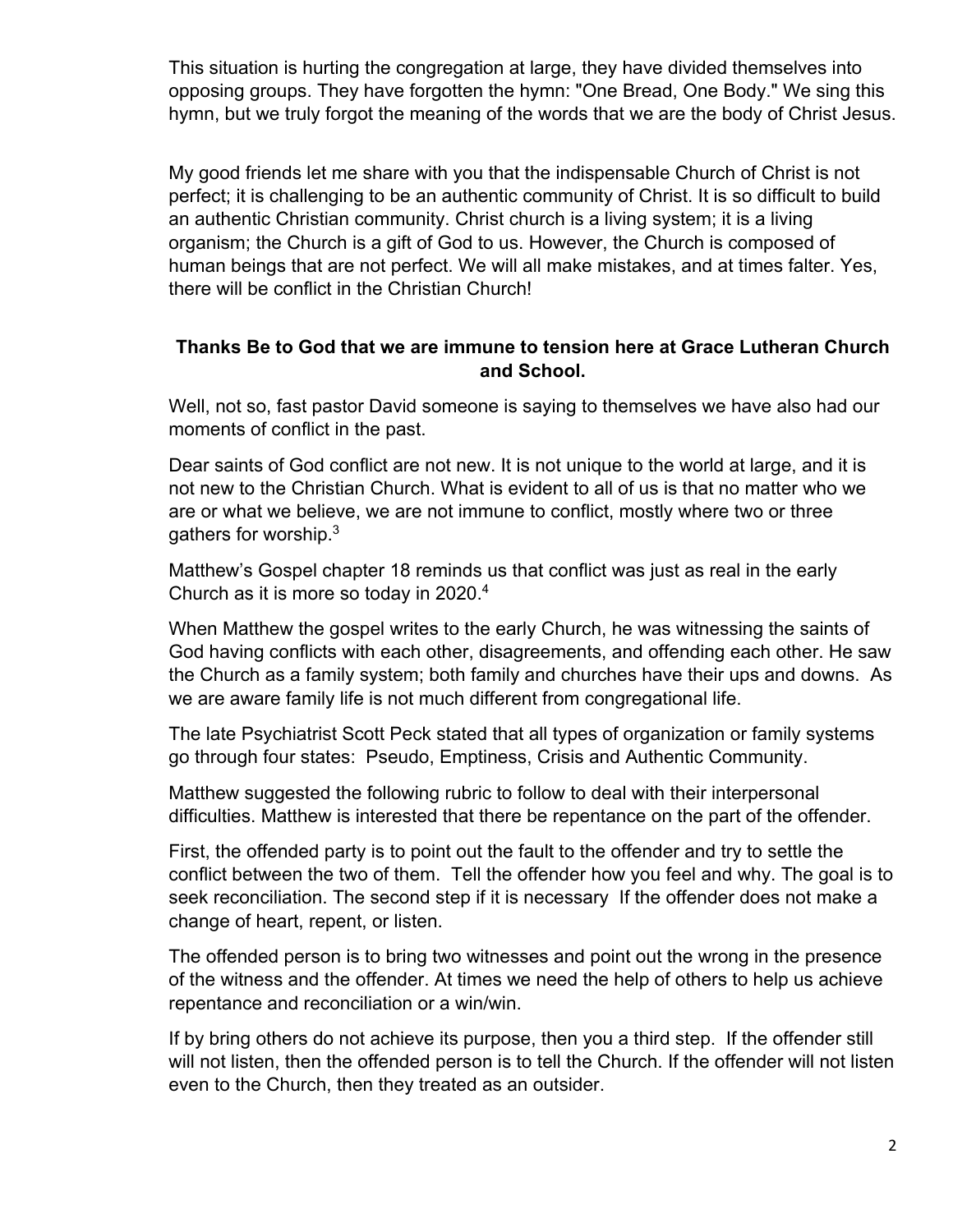I believe that Matthew, the Gospel writer, is informing the early Church that the offense might have begun against one member, but it may become an offense against all. Only the radical step of exclusion may shock the offender into repentance. It is extreme, but it may be the only way.

## Furthermore, Matthew says, *If the member refuses to listen to them, tell it to the Church; and if the offender refuses to listen even to the Church, let such a one be to you as a Gentile and a tax collector.*

Why treat them as Gentile and Tax collector because Jesus also came to save the Gentile and tax collector. In other words, our blessed Lord is not giving up on any sinner. I truly believe that Jesus saw Gentiles and Tax Collectors not as outcasts of the community, but as objects of restorative action.

I do not read todays gospel text as steps or justification for cutting people off from Church, only in the case of physical, mental abuse against anyone in the body of Christ. Moreover, wherever there is molestation against anyone.

Matthews's gospel is inviting us to understand that we brothers and sisters in Christ live in brokenness that human beings are not perfect, nor is the church community. Our goal as a church is always to seek repentance, reconciliation, and restoration. We seek win/win's, we do not seek to always be correct or right. We seek relationships.

However, we strive for excellence; we strive for holiness, we strive to do the will of God as well as to seek repentance, and restoration of relationships. We seek win/win not, I win, and you lose. We seek to love each other and the neighbor.

So, where is the Good News in our Text today? Our Lord Jesus wants to bring healing amid broken relationships, whether in the church community or in our personal lives. Matthews goal for the church is: Repentance, Restoration of Relationships within the Christian community.

My prayer for our community of faith is for our Lord to bind us together into an authentic community. In an authentic community, we will experience perfection and imperfection. We will have both saints and sinners. Yet we are the Church of Christ Jesus. We have been called to love each other. Beloved in the Lord, we need each other in the body of Christ. I would like to share this illustration I read this week.

A flock of geese functions as a system; in his book High Flying Geese, Browne Barr illustrates their reciprocal impact on each other: As each goose flaps its wings, it creates an uplift for the bird immediately following. Thus, by flying in a v formation, the whole flock adds at least 71 % greater flying range than if each bird flew on its own. The message is that we can get where we are going more quickly and easily if we have a common direction and give a good uplift to one another.

Whenever a goose falls out of formation, Barr remarks, it suddenly feels the drag and resistance of trying to go alone. The goose will return to the formation quickly to benefit